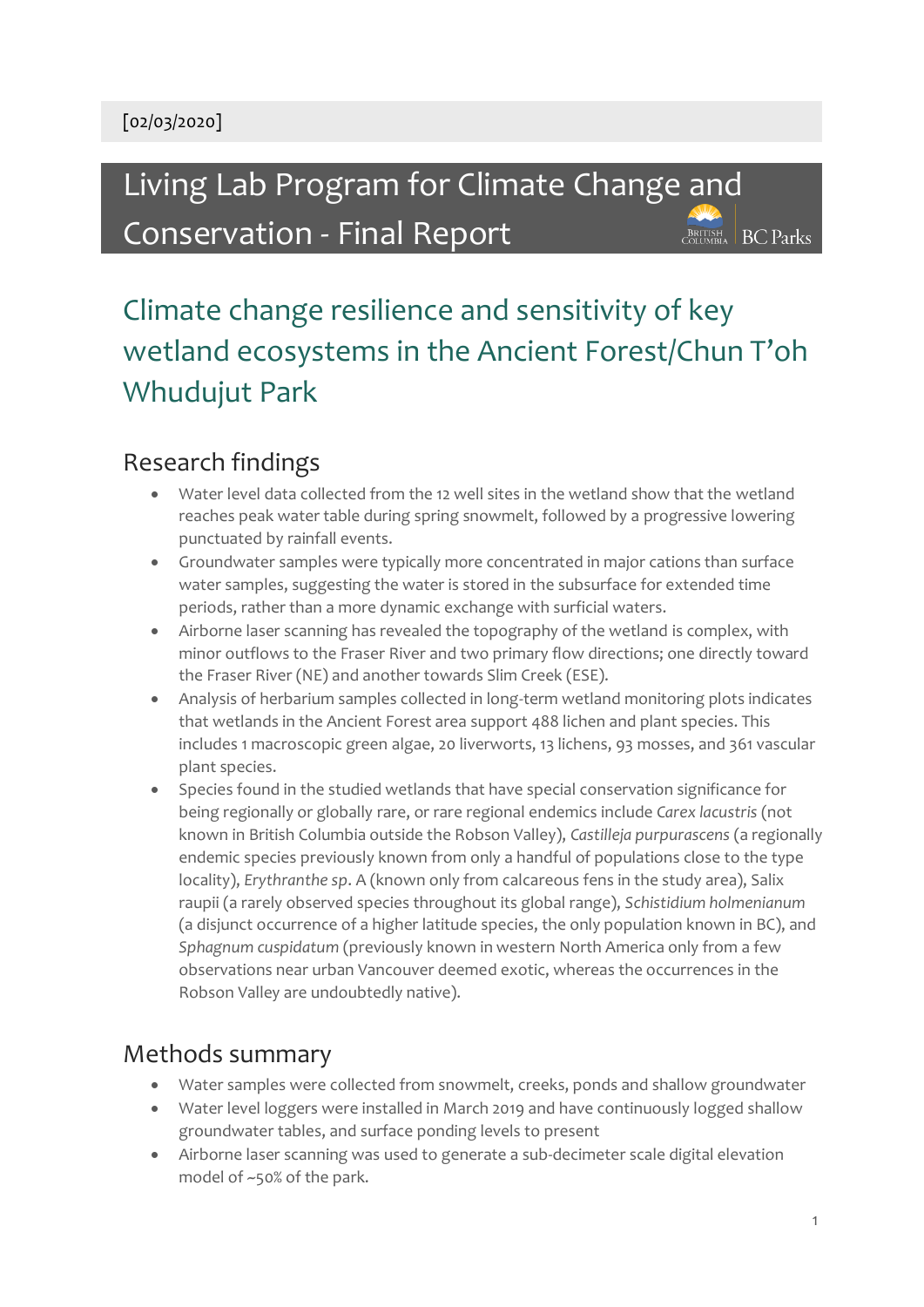- We have established long term ecological monitoring (LTEM) plots in 28 wetlands in three adjacent B.C. Provincial Parks in the Robson Valley: Ancient Forest/Chun T'oh Whudujut, Slim Creek, and Sugarbowl - Grizzly Den, and in the nearby large Sinclair Mills (Meteor Lake) wetland. With subplots that were set up in the larger wetlands, this resulted in a total of 54 replicate plots being established, a robust sample size for a regional installation.
- All vascular plants, lichens, and bryophytes were enumerated within LTEM plots using a controlled intuitive wander method that directs allocation of field efforts to maximize species-capture. Voucher samples have been deposited with the Beatty Biodiversity Museum with data for rare species deposited with the B.C. Conservation Data Center.

## Key outcomes for BC Parks

- Water level data suggest that the wetland water table is affected by the timing and magnitude of snowmelt. This indicates that climate change is likely to alter the timing and elevation of peak water table for the wetland. However, it is yet to be determined whether it is the local snowmelt which is the primary driver, or regional (upstream) snowmelt volumes.
- Although the Ancient Forest/Chun T'oh Whudujut Provincial Park and Protected area was established in 2016 primarily with the objective of protecting ancient western redcedar stands, the current Living Labs work suggests that another key focus for the management plan of this park (currently under development) will be the conservation of these provincially significant wetlands and their associated taxa in the park.
- Project surveys in the Meteor Lake wetland, an extensive wetland complex (> 2000 ha) immediately west of Sugarbowl - Grizzly Den Provincial Park, point to the high conservation value of this area and suggest that relevant ministries should consider more formal protection measures for this area. Disruptions of hydrology from resource road construction or quarry activity are particularly relevant threats.
- Project biodiversity data are planned to be available in the online data repository for *Botany*, a National Research Council of Canada Journal, with a 2020 manuscript submission outlining key project findings.

#### Relevance to BC Parks management

- Continue to promote climate change outreach opportunities.
- The UNBC climate station near the Ancient Forest Trail site provides key information to understanding changes in climate in the northern Columbia Mountains, both for B.C. Parks and for management of adjacent crown lands.
- Major wetlands in the three parks studied were previously unknown to science. Our findings suggest that they have major provincial significance, both as rare ecosystems in the region, for their diverse species assemblages, and for their role in sustaining ecological processes in the upper Fraser River watershed. Identified areas should be zoned to receive full protection from any disturbances that could impact biodiversity. This input is timely as B.C. Parks is currently working on their first management plan for the combined Slim Creek and Ancient Forest/Chun T'oh Whudujut Provincial Park and Protected areas. Project findings have been included in the newly drafted Ecosystem Overview Assessment for Slim Creek, Ancient Forest / Chun T'oh Whudujut Park and Protected Area, informing the public consultation process for the park management plan.